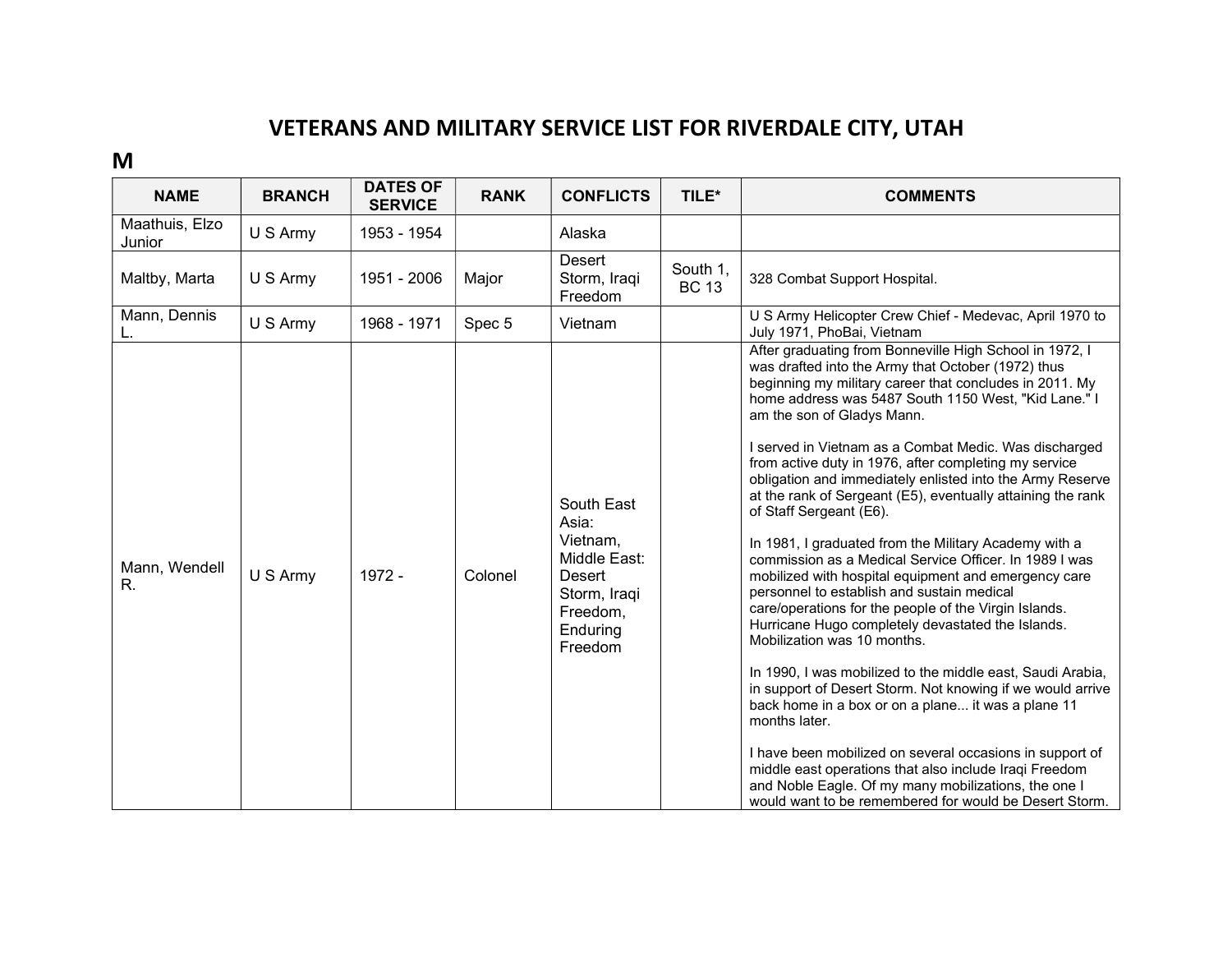|                           |                                                |                                   |                              |                              |                            | My family and the community were the real heroes of that<br>war.<br>Should I be fortunate enough to have my name<br>associated with others from different branches of the<br>service - as well as alongside my brother, Dennis Mann -<br>that would truly be an honor! My current rank is Colonel,<br>Commander of the 2nd Medical Readiness Training<br>Brigade, Army Reserve Medical Command. |
|---------------------------|------------------------------------------------|-----------------------------------|------------------------------|------------------------------|----------------------------|-------------------------------------------------------------------------------------------------------------------------------------------------------------------------------------------------------------------------------------------------------------------------------------------------------------------------------------------------------------------------------------------------|
| <b>NAME</b>               | <b>BRANCH</b>                                  | <b>DATES OF</b><br><b>SERVICE</b> | <b>RANK</b>                  | <b>CONFLICTS</b>             | TILE*                      | <b>COMMENTS</b>                                                                                                                                                                                                                                                                                                                                                                                 |
| Marble, Robin<br>Scott    | U S Army                                       | 1971 - 1992                       | First<br>Sergeant<br>$(E-8)$ | Cold War                     |                            | Attended Basic Training at Ft. Lewis, WA. Advanced<br>training in telecommunications at Ft. Monmouth, NJ and<br>Sheppard AFB, TX. Served in Panama ('73-'76), Germany<br>('77-'80, '83-'87), Italy ('80-'83), and Belgium ('87-'90).                                                                                                                                                            |
| Marshall,<br>Robert L.    | U S Army                                       | 1965 - 1973                       | SSG                          | Vietnam                      | South 1,<br>C <sub>6</sub> | Engineer.                                                                                                                                                                                                                                                                                                                                                                                       |
| Martinez, Jose<br>Luis F. | U S Navy                                       | 1956 - 1962                       | Engineman<br>3rd             |                              | South 1,<br>D 13           |                                                                                                                                                                                                                                                                                                                                                                                                 |
| Martinez, Louis<br>I.     | U S Air<br>Force, U S<br>Air Force<br>Reserves | 1977 - 1981,<br>1981 - 2007       | Senior<br>Master<br>Sergeant | Southwest<br>Asia            | North 1,<br><b>B</b> 9     | I'm proud to have served my country. It was a good<br>thing for me and my family.                                                                                                                                                                                                                                                                                                               |
| Mathews, Burt             | U S Navy                                       | About 1934                        |                              |                              |                            |                                                                                                                                                                                                                                                                                                                                                                                                 |
| Mathews,<br>Francis       |                                                |                                   |                              |                              |                            |                                                                                                                                                                                                                                                                                                                                                                                                 |
| Maughan,<br>Carrol        | U S Air<br>Force                               | 1948 - 1952                       |                              | Korean War                   | North 1,<br>G 13           | Korea & Japan                                                                                                                                                                                                                                                                                                                                                                                   |
| Maughan, Fred<br>C.       | U S Air<br>Force                               | 1986 - 2006                       | Major                        | Cold War,<br><b>Gulf War</b> | North 1,<br>F 13           |                                                                                                                                                                                                                                                                                                                                                                                                 |
| Maughan,<br>Shelley L.    | U S Army                                       | 1993 - 2001                       |                              |                              |                            | Orthopedic Specialist/Medic. Served in Vicenza<br>Italy; Fort Sill, OK; Walter Reed Medical Center,<br>D.C.                                                                                                                                                                                                                                                                                     |
| McCann, Lue F.            | <b>USAAF</b>                                   | 1943 - 1945                       | Captain                      | World War II                 | North 1,<br><b>B</b> 15    | Pilot of the C-46 transport plane assigned to the<br>Troop Carrier Command.                                                                                                                                                                                                                                                                                                                     |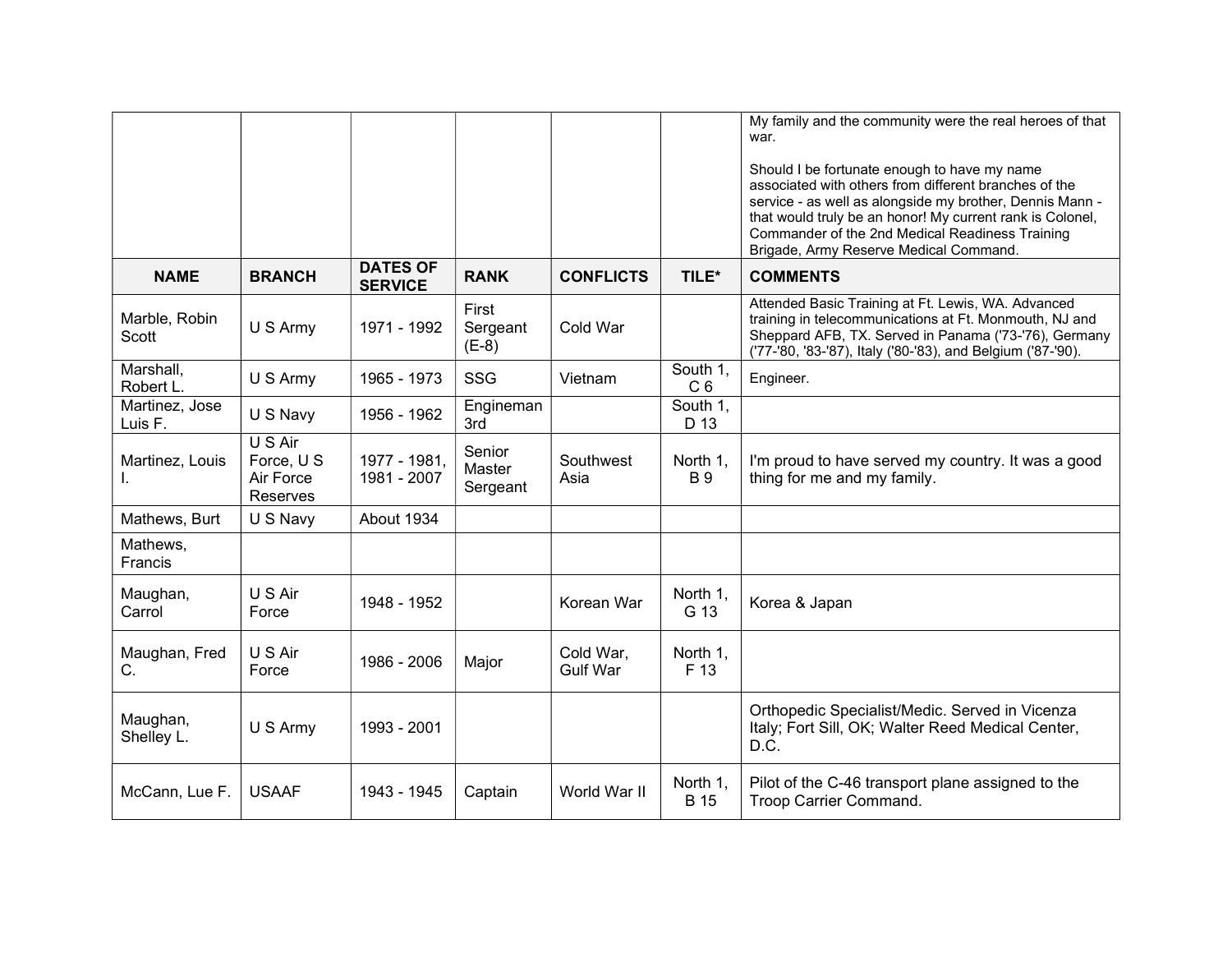| <b>NAME</b>           | <b>BRANCH</b>    | <b>DATES OF</b><br><b>SERVICE</b> | <b>RANK</b>  | <b>CONFLICTS</b>  | TILE*                      | <b>COMMENTS</b>                                                                                                                                                                                                                                                                                                                                                                                                                                                                                                                                                                                                                                                                                                                                                                                                                                                                                                                                                                                                                                                                                                                                                                                                                                                                                                                                                                                                                                                                                                                                                                                                                                                                                                                                                                                                                                                                                                                                          |
|-----------------------|------------------|-----------------------------------|--------------|-------------------|----------------------------|----------------------------------------------------------------------------------------------------------------------------------------------------------------------------------------------------------------------------------------------------------------------------------------------------------------------------------------------------------------------------------------------------------------------------------------------------------------------------------------------------------------------------------------------------------------------------------------------------------------------------------------------------------------------------------------------------------------------------------------------------------------------------------------------------------------------------------------------------------------------------------------------------------------------------------------------------------------------------------------------------------------------------------------------------------------------------------------------------------------------------------------------------------------------------------------------------------------------------------------------------------------------------------------------------------------------------------------------------------------------------------------------------------------------------------------------------------------------------------------------------------------------------------------------------------------------------------------------------------------------------------------------------------------------------------------------------------------------------------------------------------------------------------------------------------------------------------------------------------------------------------------------------------------------------------------------------------|
| McCord,<br>Bernard O. | U S Air<br>Force | 1952 - 1973                       | <b>CMSGT</b> | Korea,<br>Vietnam | North 1,<br>J <sub>2</sub> | The following is a chronological listing of my military<br>assignments:<br>Nov. 52 - Jan. 53: Basic Training, Lackland AFB, Texas.<br>Jan. 53 - Jul. 53: Lowry AFB, Colorado. Airmunitions,<br>Explosives & Weapons School.<br>Sep. 53 - Oct. 53: Casual Status, Parks AFB, Oakland,<br>California (awaiting overseas orders).<br>Oct. 53 - Mar. 55: Guam MI, 13th Ammo Sqdn. (Had a<br>short stint in Aircraft Refueling B29's).<br>Apr. 55 - Jul. 55: Tooele Ordnance Depot, Tooele, Utah.<br>Jul. 55 - Dec. 58: Hill AFB, Utah (25th Ammo Supply<br>Sqdn.) (Reopened West Area for ammo storage).<br>Dec. 58 - Jan. 61: Chize Ammunition Storage Depot,<br>Chize, France. All U.S. bases located in France were<br>closed and personnel removed by June 1961.<br>Feb. 61 - Jul. 62: Hill AFB, Utah (2705th Airmunitions<br>Wing) (Biological/chemical escort service).<br>Jul. 62 - Apr. 64: MacDill AFB, Tampa, Florida.<br>(Experienced Cuban Crisis & JKF Assassination. JFK<br>stopped at MacDill where my oldest had the honor of<br>shaking his hand. This was his last stop prior to arriving in<br>Dallas).<br>Apr. 64 - Jul. 65: Davis Monthan AFB, Tucson, Arizona<br>(4453rd Combat Crew Training Wing).<br>Jul. 65 - Jul. 66: Southeast Asia (Vietnam & Thailand) (It<br>was during my time in Thailand that my unit was awarded<br>the "Outstanding Unit Citation").<br>Jul. 66 - Jul. 69: Hill AFB, Utah (NCOIC Munitions<br>Renovation Branch - 2728th Ammo Sup. Sqdn.) (In the<br>spring of 1968 I attended and graduated from the AFLC<br>Non Commissioned Officers Academy at McLelland AFB,<br>Sacramento, CA).<br>Jul. 69 - Oct. 72: Hahn Air Base, Germany (350th MMS)<br>(NCIOC Munitions Control) (NCIOC Munitions Area which<br>included 30 million dollars worth of nuclear weapons and<br>associated equipment).<br>Oct. 72 - Jan. 73: Hill AFB, Utah (Terminal Leave -<br>awaiting retirement).<br>January 1973 - Retired. |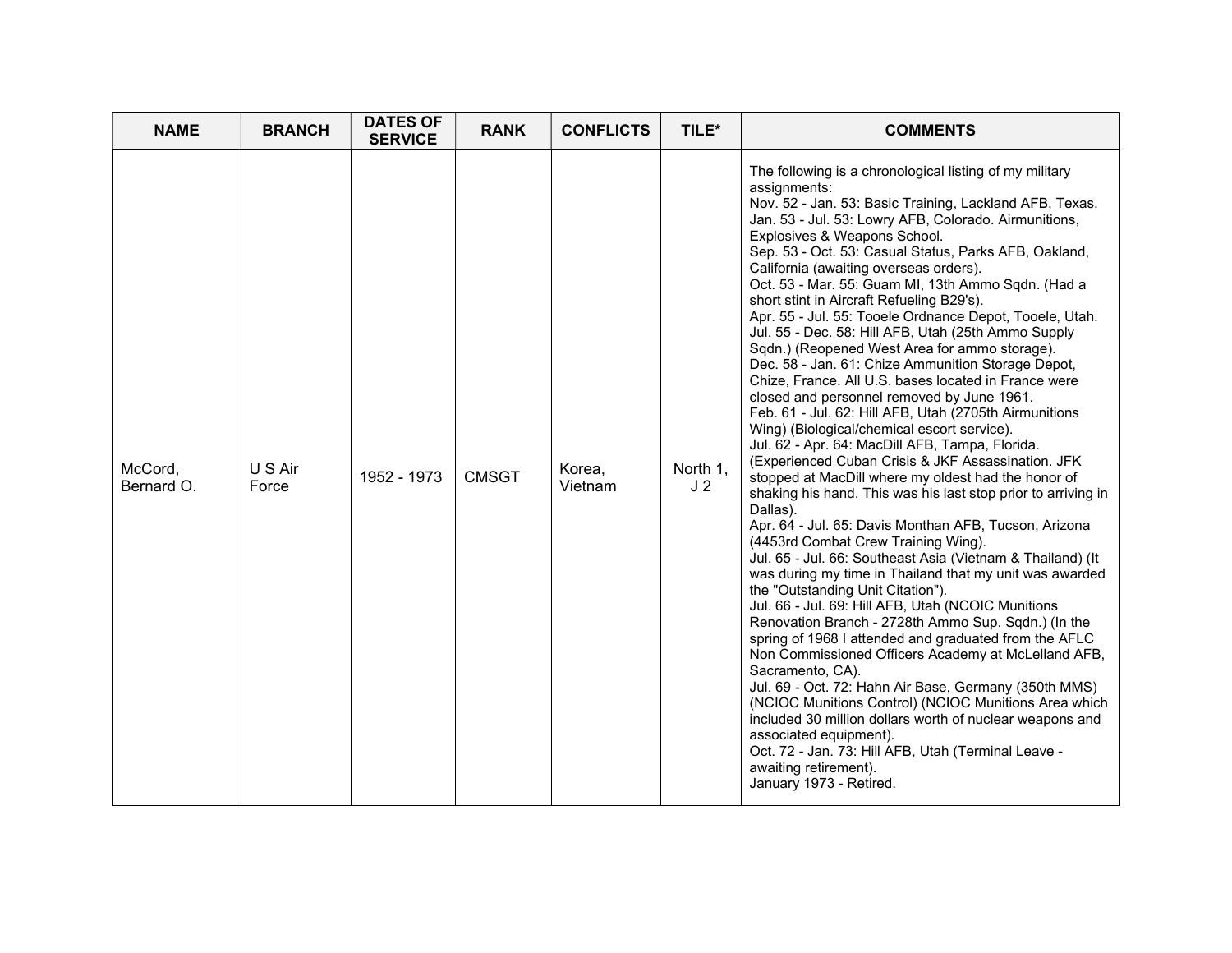| <b>NAME</b>                    | <b>BRANCH</b>                                   | <b>DATES OF</b><br><b>SERVICE</b> | <b>RANK</b>                       | <b>CONFLICTS</b>     | TILE*                                           | <b>COMMENTS</b>                                                                                                                                                                                                                                                                                                                                                                                                                                                                                                                                                                                                                                                                                                                                      |
|--------------------------------|-------------------------------------------------|-----------------------------------|-----------------------------------|----------------------|-------------------------------------------------|------------------------------------------------------------------------------------------------------------------------------------------------------------------------------------------------------------------------------------------------------------------------------------------------------------------------------------------------------------------------------------------------------------------------------------------------------------------------------------------------------------------------------------------------------------------------------------------------------------------------------------------------------------------------------------------------------------------------------------------------------|
| McCord, Steve                  | U S Air<br>Force / U S<br>Air Force<br>Reserves | 1972 - 1970<br>1990 - 2002        | Sgt.                              | Vietnam              |                                                 | 24 years as a Riverdale resident.                                                                                                                                                                                                                                                                                                                                                                                                                                                                                                                                                                                                                                                                                                                    |
| Miller, Earl W.                | U S Army                                        | 1953 - 1955                       |                                   |                      | North 1,<br>A 13                                | Germany                                                                                                                                                                                                                                                                                                                                                                                                                                                                                                                                                                                                                                                                                                                                              |
| Miller, Glenden<br>Α.          | U S Navy                                        |                                   |                                   |                      |                                                 | Enlisted in the Navy at age 17. Retired after serving<br>20 years.                                                                                                                                                                                                                                                                                                                                                                                                                                                                                                                                                                                                                                                                                   |
| Mitchell, Drew                 | U S Air<br>Force                                | 1969 - 1998                       | <b>TSGT</b>                       | Desert Storm<br>1991 | North 1,<br>HI 15                               | <b>405 CLSS</b>                                                                                                                                                                                                                                                                                                                                                                                                                                                                                                                                                                                                                                                                                                                                      |
| Mitchell, Willis<br>James      | U S Navy                                        | 1944 - 1945                       |                                   | World War II         | North 1,<br>EF <sub>5</sub><br>North 1,<br>A 11 | Pacific Theater. Was in Tokyo Bay at signing of<br>surrender of Japan. Served on the USS Mississippi.                                                                                                                                                                                                                                                                                                                                                                                                                                                                                                                                                                                                                                                |
| Molumby,<br>Richard D.         | U S Air<br>Force                                | 1955 - 1963                       |                                   |                      |                                                 | Communications                                                                                                                                                                                                                                                                                                                                                                                                                                                                                                                                                                                                                                                                                                                                       |
| Montez,<br><b>Thomas Floyd</b> | U S Army                                        | 1967 - 1970                       | <b>Staff</b><br>Sergeant<br>$E-6$ | Vietnam              |                                                 | Served with the 101st Airborne Division Screaming<br>Eagles - 1/502. Infantry, two back to back tours<br>between Jan. 1969 to Aug. 1970. Enlisted at age 17.<br>Honorable discharge at age 20, too young to buy<br>beer, but old enough to be a Vietnam Veteran. Rank<br>at age 19 was Staff Sergeant E-6. Also was cadre<br>with Screaming Eagle Replacement Training School<br>(SERTS) serving with Weapons Committee during<br>my second tour. Was light weapons Infantry 11B4P.<br>Medals include: Parachute Badge; National Service<br>Defense Medal; Vietnam Service Medal; Vietnam<br>"Campaign Medal"; Two Purple Hearts; Army<br>Accommodation Medal; Bronze Star; Combat<br>Infantry Badge (CIB); Sharpshooter Badge (M-14);<br>Air Medal. |
| Montoya,<br>Celestino Louie    | U S Army                                        | 1960 - 1968                       | $E-5$                             |                      | South 1,<br>A 13                                |                                                                                                                                                                                                                                                                                                                                                                                                                                                                                                                                                                                                                                                                                                                                                      |
| Moody, Samuel<br>Young         | U S Army                                        | $2008 -$                          |                                   |                      |                                                 | <b>Army National Guard</b>                                                                                                                                                                                                                                                                                                                                                                                                                                                                                                                                                                                                                                                                                                                           |